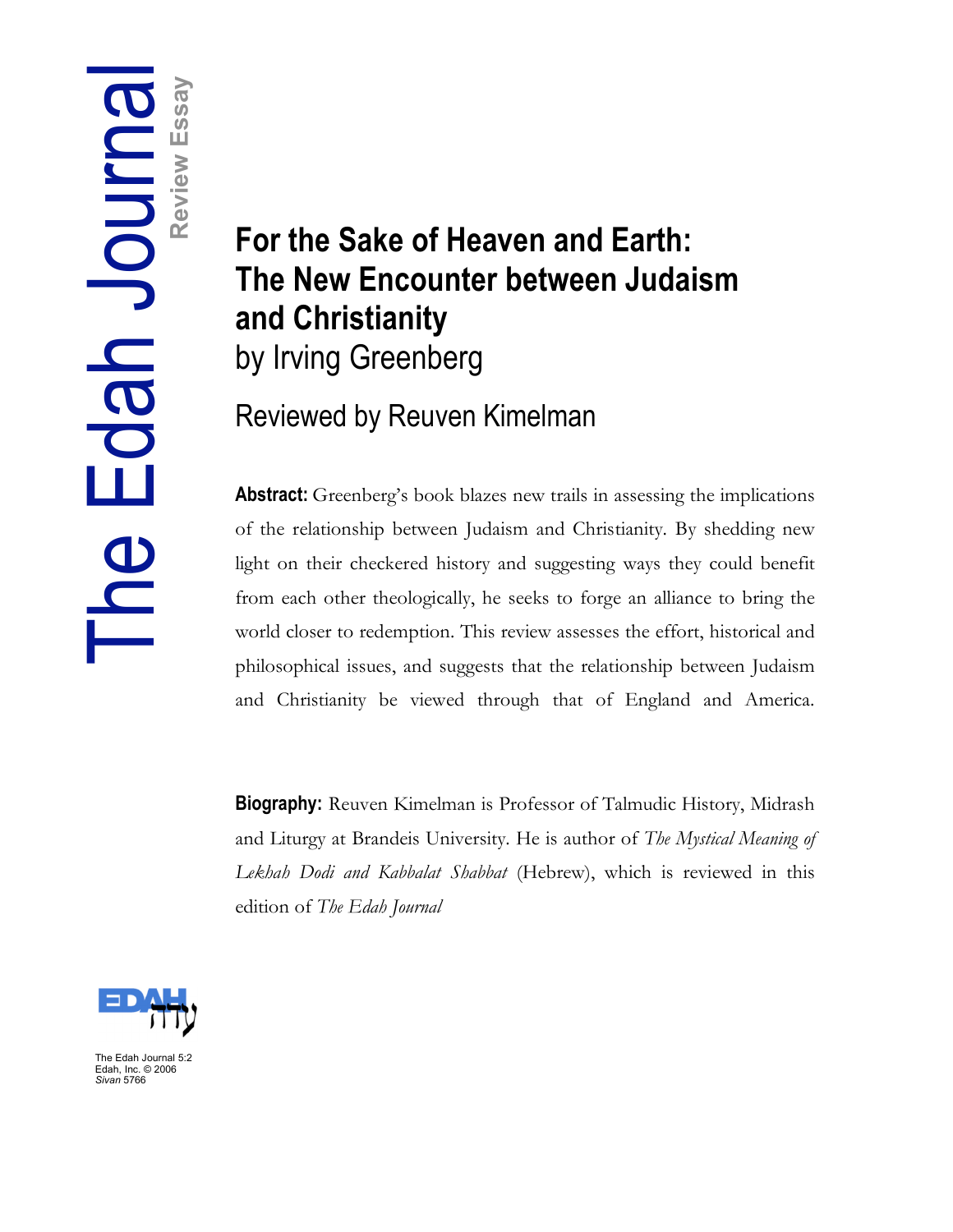# **For the Sake of Heaven and Earth: The New Encounter between Judaism and Christianity** by Irving Greenberg (Philadelphia: Jewish Publication Society 2004)

### Reviewed by Reuven Kimelman

rving "Yitz" Greenberg is one of the most I rving "Yitz" Greenberg is one of the most<br>exhilarating and innovative voices on the American Jewish theological scene. For over forty years Greenberg has played the role of religious *provocateur,* rousing the right and the left of the Jewish world out of their dogmatic slumbers. He was among the first Orthodox congregational rabbis to push in the early 1960s for Orthodox involvement in the Civil Rights struggle. By the mid-sixties he was urging us Yavneh members at Columbia University to intensify our involvements. I also demonstrated with him at Soviet Jewry rallies as far back as 1964, right after the founding of the Student Struggle for Soviet Jewry (SSSJ). While working with him in the 1980s at CLAL—The National Jewish Center for Learning and Leadership, I saw him promote the primacy of Israel in Jewish life and theology, Holocaust memorials and the centrality of the Holocaust in Jewish memory and education, Jewish leadership education, intra-Jewish collaboration, Jewish-Christian dialogue and other causes. Except for Abraham Joshua Heschel, I am unaware of anybody else on the American Jewish scene who was so consequential to so many modern Jewish passions. Like Heschel, Greenberg makes his impact through his activism and his theology.

Greenberg's writings on Israel, Jewish power, the Holocaust, Jews in the university, the Third Era in Jewish history, pluralism, and Jewish-Christian dialogue have all been formative. In fact, in the book by the Israeli scholar Ehud Luz, *Wrestling with an Angel*: *Power*, *Morality and Jewish Identity*, Irving Greenberg is the only American to appear in the table of contents, in a chapter pregnantly entitled, "Sovereignty and Jewish Commitment after the

Holocaust." No one can responsibly write on these issues without dealing with Greenberg's salient contribution.

Greenberg's new book, *For the Sake of Heaven and Earth*, does for Jewish-Christian relations what his first book, *The Jewish Way*: *Living the Holidays*, did for the holidays. As that one presented a philosophy of Judaism based on an analysis of the Sabbath and holidays, so this one presents a philosophy of Judaism based on a religiously pluralistic universe with special attention to Christianity.

*For over forty years Greenberg has played the role of religious provocateur, rousing the right and the left out of their dogmatic slumbers.* 

Subtitled *The New Encounter between Judaism and Christianity,* Greenberg's latest book is a landmark in the Jewish re-evaluation of Christianity, while recording and even contributing to the Christian evaluation of Judaism. It consists of a collection of nine essays on the encounter between Judaism and Christianity, seven of which were published between 1967 and 2000, responses by five scholars of Jewish-Christian relations, and is followed by a seven-page study guide that provides study questions intended to facilitate comprehension.

According to a talk Greenberg gave at an Eternal Light award ceremony,<sup>1</sup> Christianity has a special relationship to Judaism, indeed "We are living in the heroic age of Jewish-Christian relations. This is probably the most important period of our

<sup>1</sup> See www.centerforcatholicjewishstudies.org/Content/news/news\_issue2.htm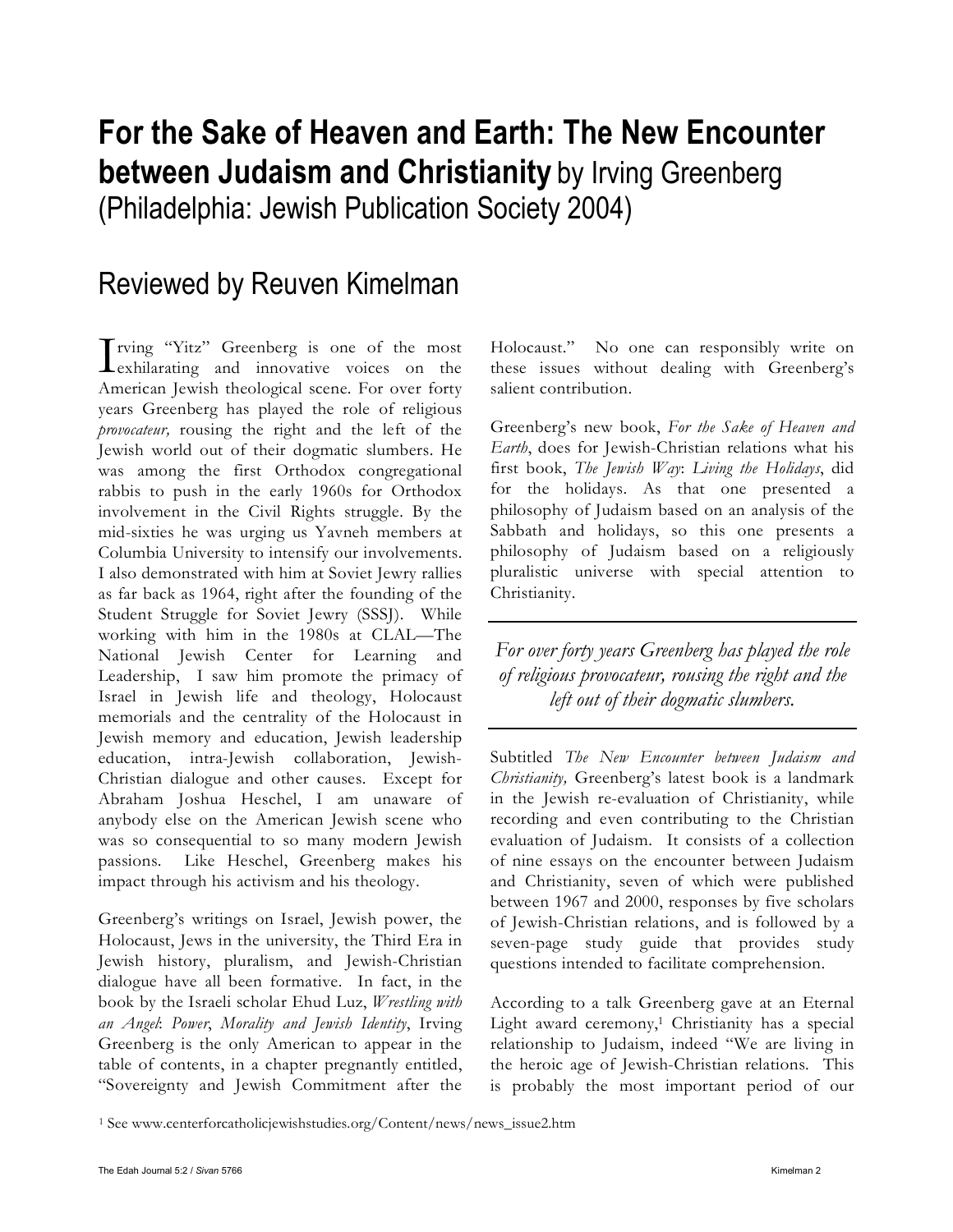history since the first century, when the two religions separated. It may be even in a way greater because, in that separation out of faithfulness to the vision, out of faithfulness to the Gospel that they had experienced in their lives and in their thinking, a group of Jews went out to preach to Gentiles. Don't forget that in the beginning they were Jews! They saw themselves inside Judaism. They went out to preach the Gospel to Gentiles. They separated themselves and became a religion that reached millions and eventually billions of Gentiles."

#### *God is giving us a second chance to understand God's message at a much deeper level.*

Yet there is paradox: "Christianity became a gospel of love for the whole world,2 but a gospel of anger, rejection, and hatred for the Jews. And Jews experienced it not as the world experienced it bringing a message of redemption, [but] as a kind threatening majority that mistreated them. So the heroic age we are living through–it's almost like God is giving us a second chance to understand God's message at a much deeper level, I dare say, than that of the first century. And I have come to believe that God wanted to give birth to this new religion out of Judaism, not to replace Judaism, but to offer a new powerful, broad-scale way of reaching out and bringing closer billions of humans to the vision which we share with Christianity—of a God who is loving and present among humans, of a dream of perfecting the world and making it a world of dignity for all."

This unprecedented reality convinces Greenberg that Jews and Christians should work together "to restore and to build the image of God as never before. And both religions have this in common. It is not just pluralism to understand that God's love is such that God could reach out to Christians in one way, to Catholics in one way, and to Jews in

another and it does not take away from God's love. And it does not take away from the dignity to recognize that each of these religions has the capability of raising people in the image of God. And therefore, to listen, to respect, and to learn from the differences rather than dismiss them, because the differences reflect human uniqueness, the differences honor the equality between us. So even though we have different views, we do not dismiss them. We learn from them sometimes to enrich our own understanding or at the least we see them as the actions of an equal, of a dignified worthwhile person who is following their path. And if we listen, we are inspired and it deepens us in our own way as well."

What convinces Greenberg that this is the dawn of a new age of Catholic-Jewish relations is the achievement of John Paul II, who more than any other pope in history "affirmed that the covenant of the Jewish People is irrevocable, not superseded, not denied, not overridden but as a dignified, equal brother or partner in this work of creation. You do not understand how difficult, how heroic it is. Who could not have been moved at the sight of the Pope visiting Israel, frail and yet so strong. Spiritually, so deeply tuned in to express this kind of respect and reverence, and yes, love, and to struggle, the authority, who more than any other, wants to protect the Magisterium, to realize that the recognition of error, the admission of sin against the Jews is not a sign of weakness, it's a sign of strength. And has had the courage to push it, and again I am not saying things are perfect. There is a long way to go."

Greenberg concludes, "So ours is the choice. And Judaism and Christianity can lead the way for the whole world to show that you can overcome past hatred. Yes, you can confront your own traditions, your own most sacred traditions, and reverence them, honor them, but neutralize them, or reinterpret them, or reapply them, and go beyond them as we develop a new level of trust and love

<sup>2</sup> This is quite a generous judgment in the light of the record described by the former Jesuit priest, James Carroll, in his book *Constantine's Sword*. Indeed, on many issues, Greenberg is more generous to Christianity than are many Christians. Part of Greenberg's strategy of ingratiation is to take the other at his best and then cajole him into living up to it. The "Reflections" at the end of the book by several prominent Christians testify to the efficacy of the strategy. See www. holicjewishstudies.org/Content/news/news\_issue2.htm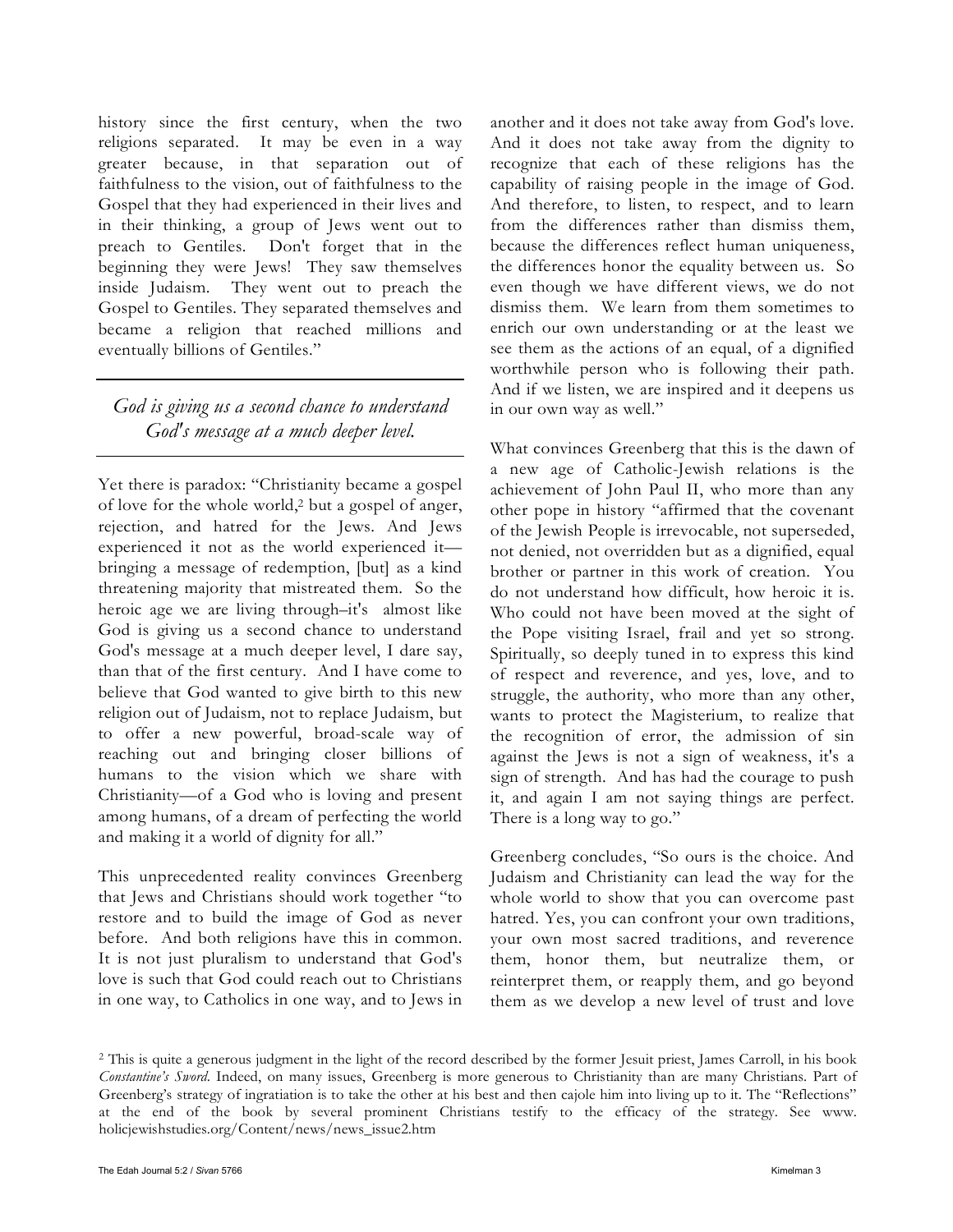with each other." It is clear, as Rabbi Harold Shulweis wrote, that "Greenberg's 'partnership theology' transcends the theologically correct acceptance of the legitimacy of each faith. With imaginative foresight, he calls for a covenantal coalition of faiths to help fulfill God's dream of a universe created in God's image."

Also here Greenberg's position dovetails significantly with that of Heschel.<sup>3</sup> Forty years ago Heschel expatiated on the special nature of Jewish-Christian dialogue by focusing on what they share: "Both Judaism and Christianity share the prophet's belief that God chooses agents through whom His will is made known and His work done throughout history. Both Judaism and Christianity live in the certainty that mankind is in need of ultimate redemption, that God is involved in human history, that in relations between man and man God is at stake; that the humiliation of man is a disgrace of God." He also believed that the modern situation is unique, since "The Emancipation…has not only given us rights, it has also imposed obligations… we are deeply conscious of the vital interrelationship of religious sensitivity and the human situation." For him Jewish-Christian dialogue was predicated on a common core: "The premise underlying both religions, namely, whether there is a *pathos*, a divine reality concerned with the destiny of man that mysteriously impinges upon history. The supreme issue is whether we are alive or dead to the challenge and the expectation of the living God. The crisis engulfs all of us. The misery and fear of alienation from God make Jew and Christian cry together." Accordingly, Heschel argued for a Jewish-Christian coalition, believing that "unless we learn how to help one another, we will only weaken each other." He thus asked "On what basis do Jews and Christians come together?" and answered "Whereas all of humanity can come together on the basis of the image of God in all,

Jews and Christians can also meet on "the level of fear and trembling, of humility and contrition, where our individual moments of faith are mere waves in the endless ocean of mankind's reaching out for God ... where our souls are swept away by the awareness of the urgency of answering God's commandment." Admittedly, "we may disagree about the ways of achieving fear and trembling, but the fear and trembling are the same."

*The supreme issue is whether we are alive or dead to the challenge and the expectation of the living God.* 

However divided we are by doctrine, we are united by "our being accountable to God, our being objects of God's concern." More specifically, he argued, "We are united by a commitment to the Hebrew Bible as Holy Scripture, faith in the Creator, the God of Abraham, commitment to many of His commandments, to justice and mercy, a sense of contrition, sensitivity to the sanctity of life and to the involvement of God in history, the conviction that without the holy the good will be defeated, prayer that history may not end before the end of days."4 Both Heschel and Greenberg agree that, to cite Greenberg's book, "The two faiths must learn to see themselves as two aspects of a general divine strategy of redemption" and that "these two religions model the truth that the love of God leads to the total discovery of the image of God in the other, not to its distortion or elimination" (p. 38). Both also argue the converse position that anti-Jewishness is really a disguised hatred of Christianity and its founder.<sup>5</sup> And yet, the classical Christian image and treatment of Judaism and Jews undermines the Christian claim to be a religion of love and redemption. "The saddest part is that within the gospel of love there developed a permanent kernel of hate that only

<sup>3</sup> See Reuven Kimelman, "Rabbis Joseph B. Soloveitchik and Abraham Joshua Heschel on Jewish-Christian Relations," *The Edah Journal, Kislev* 5765*.* In fact, much of Greenberg's book works out positions advanced by Heschel in the 1960s. Strangely, Heschel does not appear in the index, though his contribution is mentioned (p. 113).

<sup>&</sup>lt;sup>4</sup> "From Mission to Dialogue," *Conservative Judaism* 21 (Spring 1967), 1-11.<br><sup>5</sup> In fact, Cardinal Johannes Willebrands wrote that Abraham Heschel's article of 1966, "No Religion is an Island," helped persuade him that "antisemitism is simply anti-Christian" *Church and Jewish People: New Considerations* (New York: Paulist Press, 1992) 162. For other testimonies, see John C. Merkle (ed.), *Faith Transformed: Christian Encounters with Jews and Judaism* (Collegeville, MN: The Order of Saint Benedict, 2003).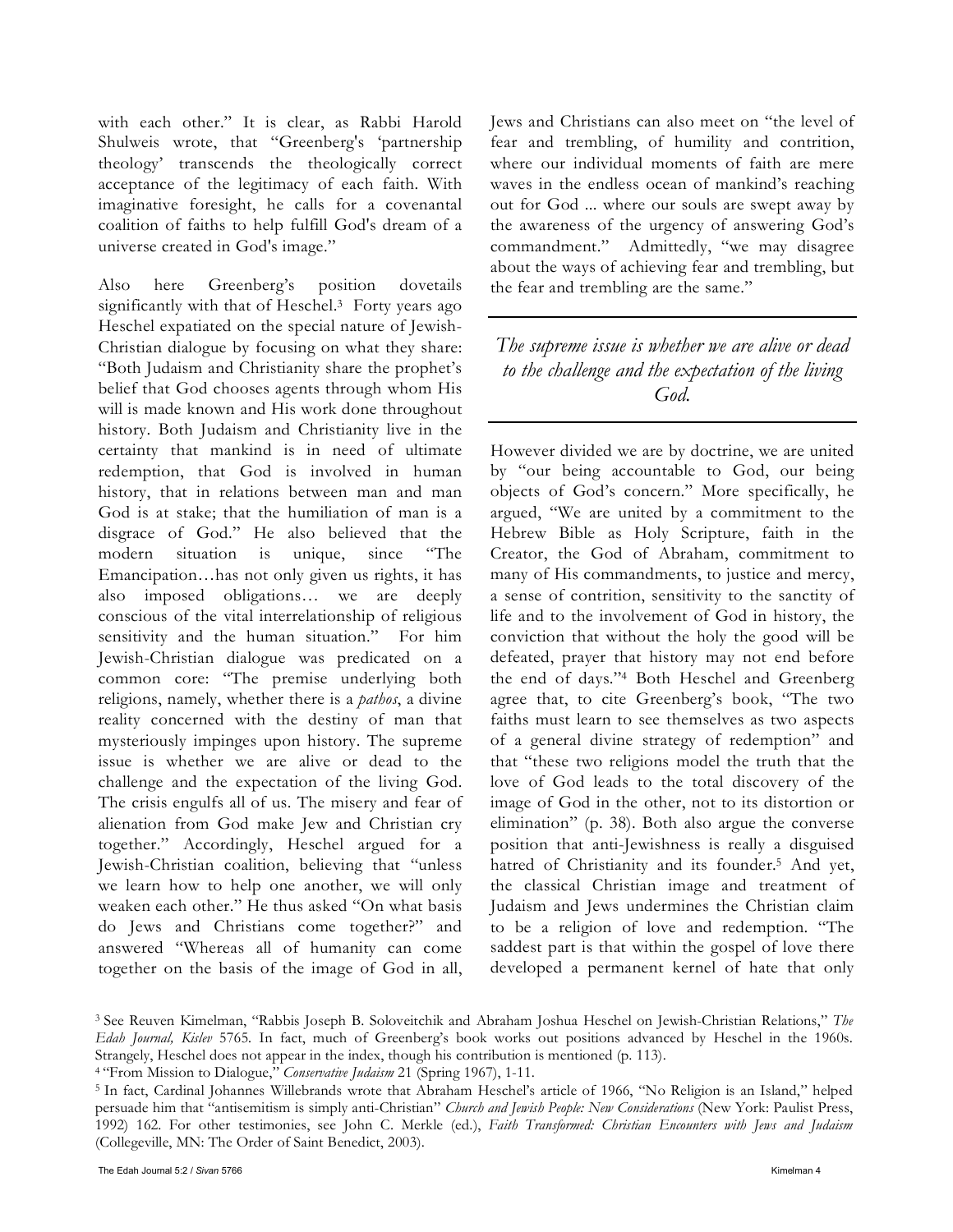weakened its redemptive capacity" (p. 195). After all, what religion would "put its own mother down...[and] spit into the well from which it drank" (p. 151).

Still, many of the assertions are vintage Greenberg in their penetrating audacity. He contends that dialogue can help each religion correct the other's deviations from its central message. Indeed, "The two faiths need each other to maximize the good and to offset the negative tendencies inherent in both as they follow their own distinctive path." What went wrong when Judaism and Christianity dismissed each other? "Christianity skewed toward dualism, minimizing the religious significance of carnal matters, the law, and the body. Judaism slid into denigrating political and military power, and narrowed its concern *vis-a-vis* non-Jews" (p. 44).

Whatever the two religions could learn from each other, it is questionable whether the itemized flaws are the results of the falling out between the two. Greenberg's list of Christian deficiencies already applied to Paul and much of the rest of first century Hellenistic Judaism. Similarly, his description of Judaism is more a result of the failure of the Bar-Kokhba revolt of the second century than of any issue between Judaism and Christianity. After all, when Judaism and Christianity separated in the first centuries, neither had political power. If anything, Christianity then was less interested in the exercise of worldly (read: political and military) power than was Judaism.

Independent of historical analysis, his point that "Each partner can recover main themes from the other, often by recognizing that this has been a minor theme in its own tradition" (p. 212) needs to be underscored. A good example is the attitude of several second century Church Fathers to the body and resurrection. Justin (*On the Resurrection* 7) and Athenagorus (*The Resurrection of the Dead* 13,18, 21- 22) affirm both resurrection and a positive attitude to the body, indeed its wondrous workings. Justin explicitly correlates the preciousness of the body to God with the idea of resurrection. Indeed, his

understanding of the relationship of the body to the soul gives the impression that it was lifted from a discussion of rabbinic anthropology.6 He argues against those who say: "the flesh is a sinner so much so, that it forces the soul to sin along with it. And thus they vainly accuse it, and lay to its charge alone the sins of both. But in what instance can the flesh possibly sin by itself, if it have not the soul going before it and inciting it? For as in the case of a yoke of oxen, if one or other is loosed from the yoke, neither of them can plough alone; so neither can soul or body alone effect anything, if they be unyoked from the communion" (*On the Resurrection* 7).

*Many of the assertions are vintage Greenberg in their penetrating audacity.* 

The case of Pope John Paul II is an instructive confirmation of Greenberg's position that the purging of their anti-Jewish animus paves the way for Christians to recover muted aspects of their tradition. After all, the Pope who most transformed Catholic-Jewish relations is the very Pope who argued for the restoration of the equipoise between body and soul, refurbishing the muted aforementioned second century Christian tradition. He wrote: "As a result of reflection of the resurrection, Thomas Aquinas neglected in his metaphysical (and at the same time theological) anthropology Plato's philosophical conception of the relationship between the soul and the body and drew closer to the conception of Aristotle. The resurrection bears witness, at least indirectly, that the body, in the composite being of man as a whole, is not only connected temporarily with the soul (as its earthly "prison," as Plato believed). But together with the soul it constitutes the unity and integrity of the human being."7

What about Judaism? What can Christianity contribute? According to Greenberg the themes of grace, love, and the pathos of divine suffering covenantal all—were muted in modern Judaism

<sup>6</sup> See Reuven Kimelman, "The Rabbinic Theology of the Physical: Blessings, Body and Soul, Resurrection, Covenant and Election," in S*.* Katz, ed., *History of Judaism*, Vol. 4: *The Late Roman-Rabbinic Period* (Cambridge: Cambridge University Press, 2006), 946-976.

<sup>7</sup>*The Theology of the Body*: *Human Love in the Divine Plan* (Boston: Pauline Books and Media, 1997), 240.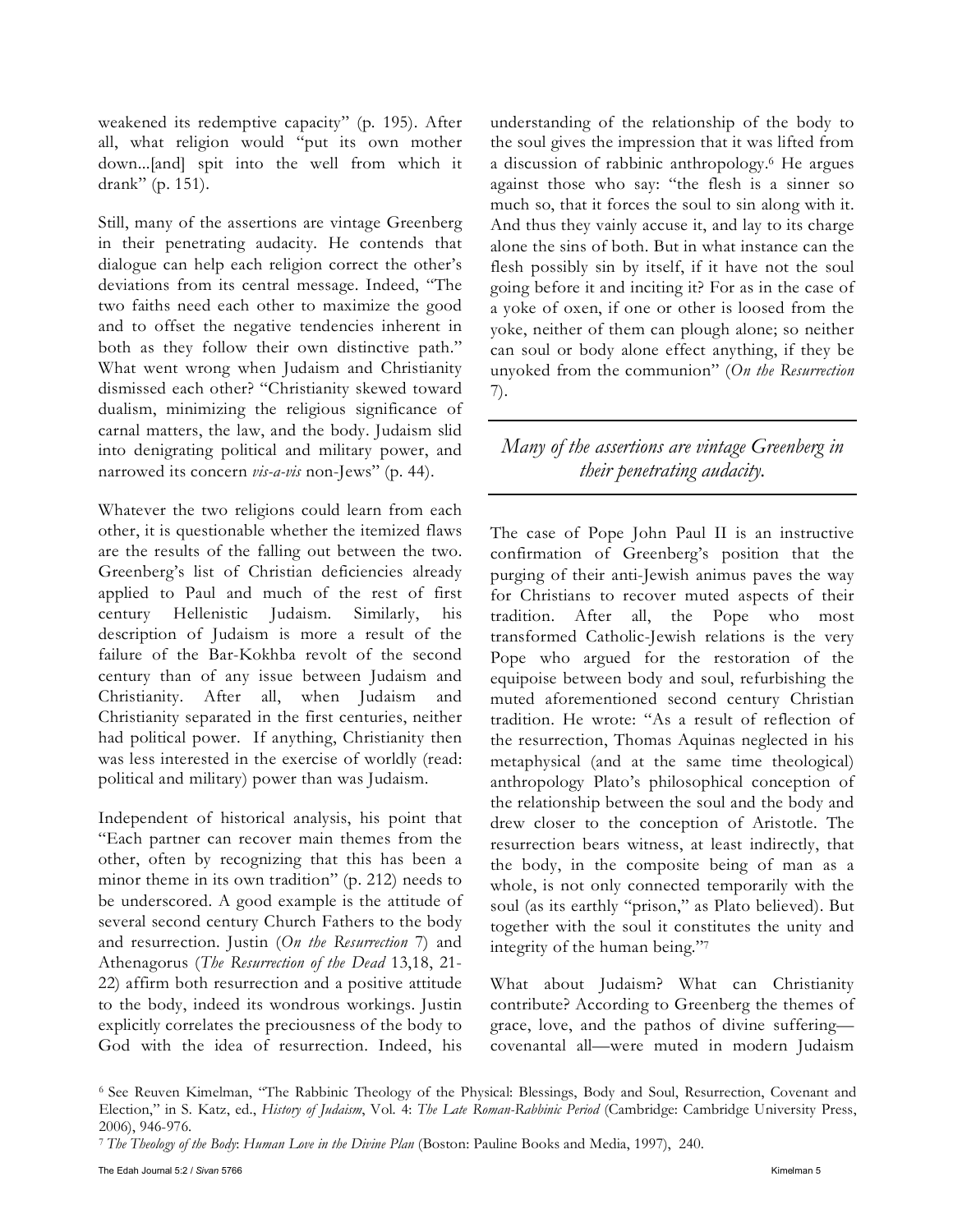because they were "deemed to be too Christian" (p. 223). Interestingly again, no modern Jewish thinker has done more to reinstate these themes, as noted above, than Heschel, especially in his books *The Prophets* and *The Heavenly Torah*, and no modern Jewish thinker has made more the case for openness to Christianity. John Paul II and Heschel hence confirm Greenberg's point that viewing one another as enemies impoverishes both Judaism and Christianity by excluding those themes that became identified with the other, whereas viewing one another as partners enriches both theologically. On the other hand, Greenberg's contention that "Jewry's counter-self-definition to Christianity pushed Judaism toward its own breakdown forms: tribalism, legalism, asceticism, and denial of this world" (p. 195) is not as clear. It could be that when Judaism perceives itself to be self-contained it turns excessively inward and tends toward panhalakhism, to use Heschel's term, but the reinvigorated asceticism and denial of this world of some expressions of medieval Judaism have more to do with emulation of Christianity than rejection of it.

*The asceticism and denial of this world of medieval Judaism have more to do with emulation of Christianity than rejection of it.* 

One of Greenberg's most provocative comments is that Jesus was not a false messiah, but a failed messiah, "one who has the right values, upholds the covenant, but ultimately did not attain the final goal" (p. 32). Even "Jews...who accept little of Jesus' message should nevertheless appreciate Jesus' service as a spiritual messiah to gentiles; he is not a false messiah, but a would-be-redeemer for

the nations" (p. 100). Greenberg extends the status of a failed messiah also to Bar-Kokhba (pp. 153, 227). It is not clear how the two can merit the same title. If anybody has gone down in history for opposition to political and military power it is Jesus.8 Yet he is praised, as is Bar-Kokhba, as "one who has the right values." Even stranger, Greenberg contends that what Christianity could teach Judaism, namely, the non-denigration of political and military power, turns out to be more embodied in the popular image of Bar-Kokhba than of Jesus.

Greenberg also includes (p. 48) the late Lubavitcher Rebbe among the failed, or not-yetsuccessful messiahs. After all, is there a messianic claimant in our day of whom it could more accurately be said that he "has the right values, upholds the covenant, but ultimately did not attain the original goal?" As far as that goes it could be surmised that Greenberg would include Shabbetai Zevi, even though he repudiates any messiah "who turns sin into holiness" (p. 177). Could it not be argued that his apostasy to Islam was supposed to advance his redemptive mission to lift the holy sparks which were especially concentrated in Islam? For there are holy sparks that only the messiah could redeem, a task that required engagement with the anti-spark, namely, the *qelippah* itself. As the *Encyclopedia Judaica* (14:1238) points out, only a spy entering the enemy camp could pull that off.

This same generosity of spirit allows Greenberg to consider Muslims along with Christians to be "the people of Israel," to be "recognized as Abraham's cherished children, but only when they purged themselves of hatred of Jews and of supersessionist claims" (p. 40). If Greenberg is

8 Generally, such statements as "I have not come to bring peace, but a sword" (*Matthew* 10:34) and "The one who has no sword must sell his cloak and buy one" (*Luke* 22:36) (which is why Jesus was asked "Lord, should we strike with the sword?" [*Luke* 22:49]), get excluded from portraits of Jesus. This is so much the case that it explains the following story which also illustrates how much progress has been made in Christian-Jewish relations. In the early 1970s, I was on the executive of the Jewish Peace Fellowship, a constituent of the Fellowship of Reconciliation (FOR). Chagrined that its British counterpart excluded Jews, the head of the FOR urged a change in policy. The British head refused, arguing that Jews were followers of the Old Testament (sic), which was full of violence. The American head asked me to respond. My response consisted of noting the anti-violence elements in the Hebrew Bible and the pro-violence ones in the Christian Bible. I then conceded that I was being unfair to the total witness of the Gospels and sought from him a similar admission with regard to the Hebrew Bible. He refused to respond to me directly, but did write to his American counterpart: "Dr. Kimelman must be wrong, otherwise there would have been no need for Christianity."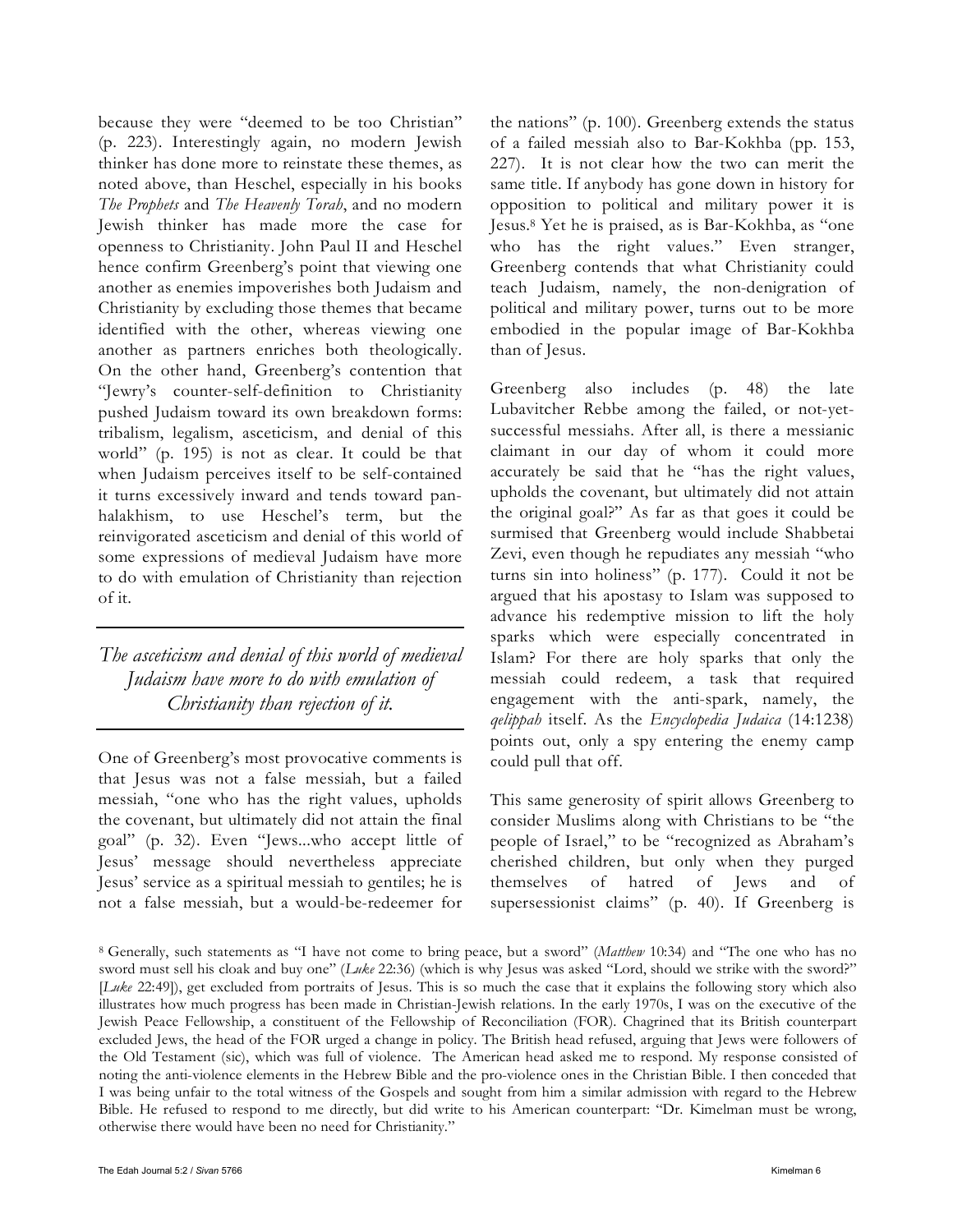using Israel and Abraham synonymously, there might be some confusion. True, part of the mythos of Christianity and Islam is their linkage to Abraham—Christianity by faith, and Islam by descent—but Islam does not claim to be "the people of Israel." Moreover, Muslims do not constitute an ethnic group of common descent, and no Western historian holds that the first Muslims were descended from Ishmael. Sometimes it is hard to fathom whether Greenberg is making historical claims or rhetorical ones. True, the Jewish midrashic imagination identifies Christianity with Esau and subsequently Rome.<sup>9</sup> Such a designation, however, has nothing to do with history, as Saadia Gaon noted over a thousand years ago.10 Furthermore, Christianity does not claim descent from Abraham, only that it shares the faith of Abraham, a surprising claim on its own since the Christian faith is that Jesus became the Christ more than a millennium later.<sup>11</sup> Greenberg also advocates granting them "most favored children status" based on their attitude to Jews and Judaism.

If Christianity proves to be a religion of love and consolation, i.e., the right values, then Jesus is a failed messiah, but if it teaches hatred of Jews and missionizes them, "then it proves that Jesus was a false messiah" (p. 177). This type of eschatological verification is redolent of Maimonides' criterion of authentic messianism, as Greenberg himself notes (p. 227). Still, one wonders about the propriety of deploying eschatological criteria for preeschatological times. Even Greenberg expresses some reservations in the light of the Church's reception of the film *The Passion of the Christ*. He

asks in desperation, "Will the Gospel of love never stop generating hate for Jews?" (p. 46). In any case, it is unclear how one's lineage can be predicated on one's behavior.12 Of course, there is no problem if Greenberg is only "proposing that Christians are 'honorary' members of the House of Israel, spiritual descendants of Abraham and Sarah" (p. 96). In other words, Christianity should be granted the status of Israel *honoris causa*, as part of a "theologically defined family" (p. 97).

#### *Will the Gospel of love never stop generating hate for Jews?*

What is the preferred analogy for a theologically defined family? Both filial and fraternal metaphors permeate Greenberg's discussion. In any event, he believes that despite our bloody relationship, we remain blood (*sic*) relatives. The fraternal metaphor may be best understood in the light of the development of fraternal relations in Genesis. In fact, the first sibling rivalry was not over parental affection but over divine attention. The rift was terminated by Cain eliminating Abel. The Jacob-Esau conflict was resolved amicably, but each went his separate way. Joseph and his brothers, however, were not only reconciled; they went on to create the people of Israel. In the first case, the urge for fratricide was exercised, in the second it was exorcised, and in the third it was transformed into a partnership. Much of the history of Jewish-Christian relations raged over who was God's favorite in the belief that victory belongs with vanquishing the other. More recently, the Jacob-

<sup>9</sup> For the origin of the rabbinic association of Esau/Edom with Rome, see Louis Feldman, "*Remember Amalek!" Vengeance, Zealotry, and Group Destruction in the Bible According to Philo, Pseudo-Philo, and Josephus* [Cincinnati: Hebrew Union College Press, 2004], 62-67. It may be related to the Hadrianic persecutions (see *Genesis Rabbah* 65.21). In any case, when Christianity took over the Roman Empire, they assumed the designation.

<sup>10</sup>*Saadia's Polemic Against Hiwi Al-Balkhi*, ed. Israel Davidson (New York: The Jewish Theological Seminary of America, 1915), #76, 67.

<sup>11</sup> Paul claims, in *Romans* 4, to find scriptural support for his belief in justification by faith alone by referring to Gen.15:6 where Abraham accrues merit for having faith in God's promises. Genesis, however, accredits Abraham for his faith in God's promises, not for his belief in God *per se*. Moreover, the same word for merit (*tsedaqah*) is used in Deut. 6:25 to indicate the merit gained by complying with the Torah and its commandments. What could be accrued pre-Sinai by faith is accrued post-Sinai by deed.

<sup>12</sup> Unless Greenberg means something like Maimonides, who rules: "If someone is cruel and does not show mercy, there are sufficient grounds to suspect his lineage" (*Mishneh Torah*, *Hilkhot Matnot Evyonim* 10.2), apparently based on the talmudic statement: "Anyone who has mercy on people, it is presumed that he is of our father Abraham's seed; and anyone who does not have mercy on people, it is presumed that he is not of our father Abraham's seed" (*Betsah* 22b). Obviously, the seed of Abraham consists of an ethical DNA.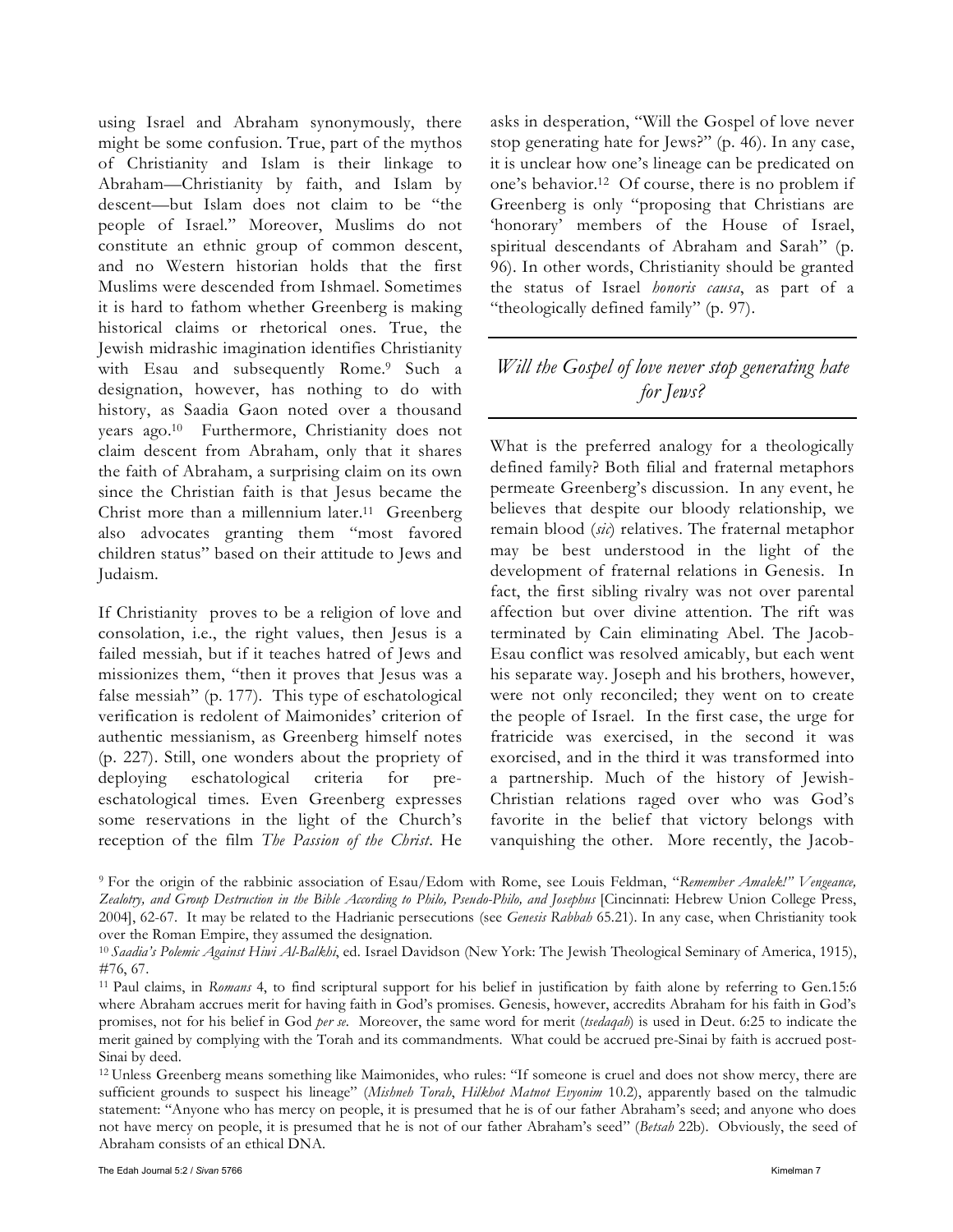Esau model has gained currency. Each is reconciled to the existence of the other, but goes its separate way. Greenberg would have Judaism and Christianity adopt the model of Joseph and his brothers. Not only are both potentially parts of the house of Israel, but together they can bring about the redemption.13

#### *The Sho'ah and the rebirth of Israel constitute revelational events for both Judaism and Christianity.*

Whatever the historical reality, Greenberg has succeeded in focusing on the theological significance of the centrality of Abraham for Judaism, Christianity, and Islam. After all, only Abraham was destined to become "father of many nations," and only Abraham has achieved spiritual patrimony over about half of humanity. There is no figure in history to whom more people trace their lineage in one way or another than Abraham, so much so that the three religions are known as "Abrahamic faiths." Only God is called father by more. To qualify as an Abrahamic faith, however, the faith would have to promote not only monotheism but ethical monotheism. For Greenberg, that means to promote the value of human life14 and to work for the perfection of the world. Those monotheists who devalue, even destroy, human life in the name of God *ipso facto* exclude themselves.

One of the most fruitful insights of Greenberg is that the *Sho'ah* and the rebirth of Israel constitute revelational events for both Judaism and Christianity. The idea itself with regard to Judaism was first articulated by the Israeli poet Uri Zevi Greenberg over a half century ago.15 Our Greenberg, however, extends it to Christianity in the sense that both events "paved the way for new self-understanding by both faiths" (p. 23). In this vein, he affirms that "The most powerful confirmation of religious hope is that crucifixion and resurrection have occurred in this generation—in the flesh of the covenanted people" (p. 138). In this sense, the twentieth century is the religious flip side of the first century. Then Christianity saw the destruction of the Temple and the Jewish loss of political autonomy not only as punishment for the Jews but as evidence of God's disengagement from their destiny. Now Christianity is more and more interpreting the *Sho'ah* and the State of Israel as evidence of God's reengagement with the destiny of Israel and as a call for repentance on the part of Christianity for its teaching of contempt for Judaism. The Christian re-evaluation of Judaism, according to Greenberg, should be matched by a corresponding Jewish response.

As noted, Greenberg seeks to advance the goal of Jewish-Christian partnership by focusing on their common task. A familiar tactic of brotherhood conferences is to claim that all religions promote the love of neighbor, a claim which is equivalent to saying that humanity are united by the blood that courses through their veins. Heschel sought to avoid the banality of such generalizations by locating the commonality in our historical heritage and in our faith experiences. Greenberg, for his

14 His expression, "the infinite value of the individual," raises some issues. Any system that allow for capital punishment or war would have difficulty in affirming the infinite value of the individual. Were the individual of infinite value, a million more would not add value. Yet there are cases, however rare, when the *halakhah* rules that the life of the community takes precedence over that of the individual. Since in Hebrew parlance Infinity is used for God, whereas "a whole world" is used for man, it is more precise to speak of the preciousness of human life, as does R. Akiva (*Avot* 3.18) and the index to Greenberg's book (p. 240). The modifier infinite is best left to the Infinite.

15 See Ehud Luz, *Wrestling with an Angel*: *Power*, *Morality and Jewish Identity* (New Haven: Yale University Press, 1998), 92, 156.

<sup>13</sup> For the history of early Jewish-Christian competition, see Reuven Kimelman, "Identifying Jews and Christians in Roman Syria-Palestine," in Eric M. Meyers, ed., *Galilee through the Centuries*: *Confluence of Cultures*, Duke Judaic Studies Series, I, (Winona Lake, Indiana: Eisenbrauns, 1999), 301-331. Both Judaism and Christianity saw the elimination, or even better the conversion, of the other as the prelude to redemption. The Jewish vision was based on Obadiah 1:21; the Christian on Romans 11. The Jewish vision went on to envisage a time when Christianity would be transformed from arch-accuser (*qategor*) to arch-defender (*sanegor*) of Israel; see idem, *The Mystical Meaning of* '*Lekhah Dodi*' *and* '*Kabbalat Shabbat*' [Hebrew], (Jerusalem: The Hebrew University Magnes Press, Los Angeles: Cherub Press, 2003), 173-176.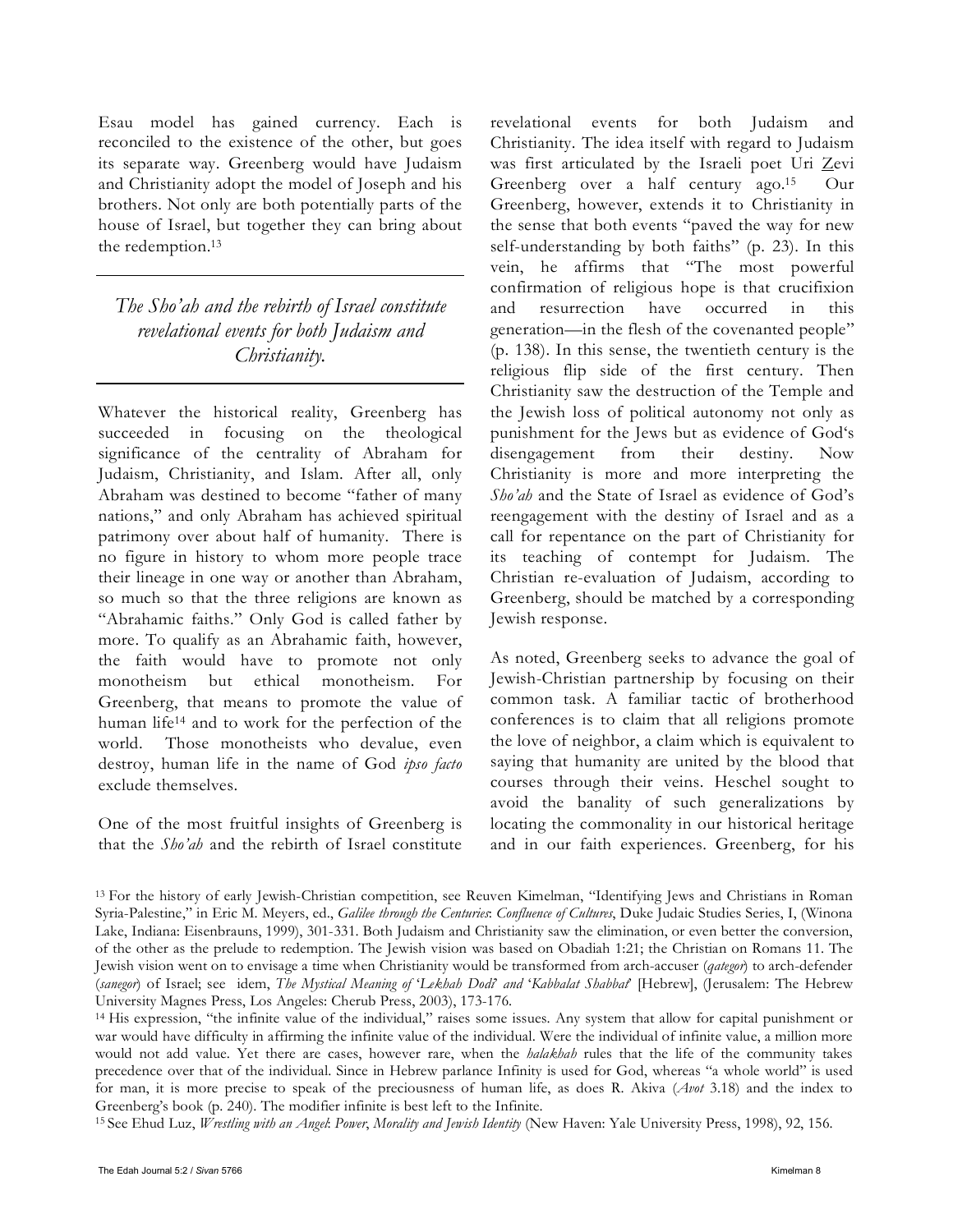part, contends that Judaism and Christianity are united by the master story of the triumph of life.16 By maximizing life and making it "ever more [to] resemble its ground, God" (p. 186), redemption will come about. Much of Greenberg's sense of commonality between the two religions is based on their shared terminology. It assumes that phrases such as triumph of life, image of God, and redemption mean the same for both traditions. In actuality, classical Judaism and classical Christianity are more like Great Britain and America—divided by a common language. Both religions speak of redemption, salvation, sin, forgiveness, messiah, and monotheism albeit with divergent meanings.

For example, "the savior of Israel" rings quite differently for each. Even the expression "the triumph of life" may not have enough oomph to paper over differences with regard to life itself such as abortion, selective celibacy, stem cell research, and contraception.17 Moreover, is it correct to say that Christianity is driven more by "the triumph of life" than the salvation of souls? What about Judaism? Is it reducible to a catchphrase? One such attempt is Hillel's response to a potential convert's request to reduce the whole Torah to one *regel*, the Latin for "rule." (The request is usually understood to be explain the entire Torah while standing on one *regel*, Hebrew for "foot.") His rule was to start with not harming others18 and then go on and learn the rest. The emphasis on "go on and learn"19 illustrates how daunting it is to sum up Judaism in a one-liner. Complex phenomena do not easily lend themselves to distillations. Still, a good way of testing the Jewishness of a notion is to come up with a comparable Hebrew, or at least Yiddish/Ladino, equivalent. In English, the "triumph of life"

googles at over 6,000,000. The closest Hebrew equivalent may be the talmudic statement (*Makkot* 24a) that Amos sought to reduce the whole *mitsvah*  system to one, "Seek Me and you shall have life"  $(5:4)$ .

#### *By maximizing life, redemption will come about.*

A more important issue is whether a religioncentered civilization such as Judaism can be distilled to an essence. And would light would such a distillation shed? If humans resist reduction to an essence whether it be heart, brain, skeleton, passions, or soul, it may be that something as multi-dimensional as Judaism would also resist.20 Nonetheless, were one forced to do so, one could not do better than follow Psalm 145 ("*Ashrei*"), which advances from the individual (145:1) to the community (145:10) to all humanity (145:21) joining in blessing God as sovereign over all,21 or that of the *Aleinu* prayer that awaits the day when divine sovereignty will extend to all humanity, as Zachariah says, "And the Lord will become King over all the earth; on that day the Lord will be one and His name one" (14:9). If Greenberg's "triumph of life" is tantamount to making God sovereign over all, then he has successfully translated biblical parlance into modern idiom.

This translation fits much of his vision, for under the rubric of extending the acknowledgement and service of God, Isaiah envisages a day when "Israel shall be a third partner with Egypt and Assyria as a blessing on earth; for the Lord of Hosts will bless them saying, 'Blessed by My people Egypt, My handiwork Assyria, and My very own Israel,"22 and Zachariah foresees a time when Zion will

<sup>16</sup> Of course, Greenberg does claim, "Judaism and Christianity share the conviction that the covenant with Abraham, Sarah, and their descendants is foundational. It is the starting point of our journey. Both affirm the authenticity and authority of the Sinaitic covenant that transformed Abraham's way of God into the way of life of a people" (p. 191). It would be worth ascertaining how pervasive these convictions are among Christians, especially among those who take their cue primarily from Paul.

<sup>&</sup>lt;sup>17</sup> See Eliot Dorff, *Matters of Life and Death: A Jewish Approach to Modern Medical Ethics* (Philadelphia: Jewish Publication Society, 1998), Introduction

<sup>&</sup>lt;sup>18</sup> Shabbat 31a.<br><sup>19</sup> Exactly what is missing in the similar efforts of Jesus (Matthew 7:12) and Paul (Romans 13:10).

<sup>20</sup> Even the Talmud indulged in such efforts; see the end of *Makkot.*

<sup>21</sup> See Reuven Kimelman, "*Ashre*: Psalm 145 and Its Rhetorical Structure," in L. Hoffman, ed., *My People's Prayer Book*, vol. 3 -- *P'sukei D'Zimra* (Woodstock: Jewish Lights, 1999), 31-39. 22 Isaiah 19:23; see Radaq as opposed to Rashi and Targum *ad loc*.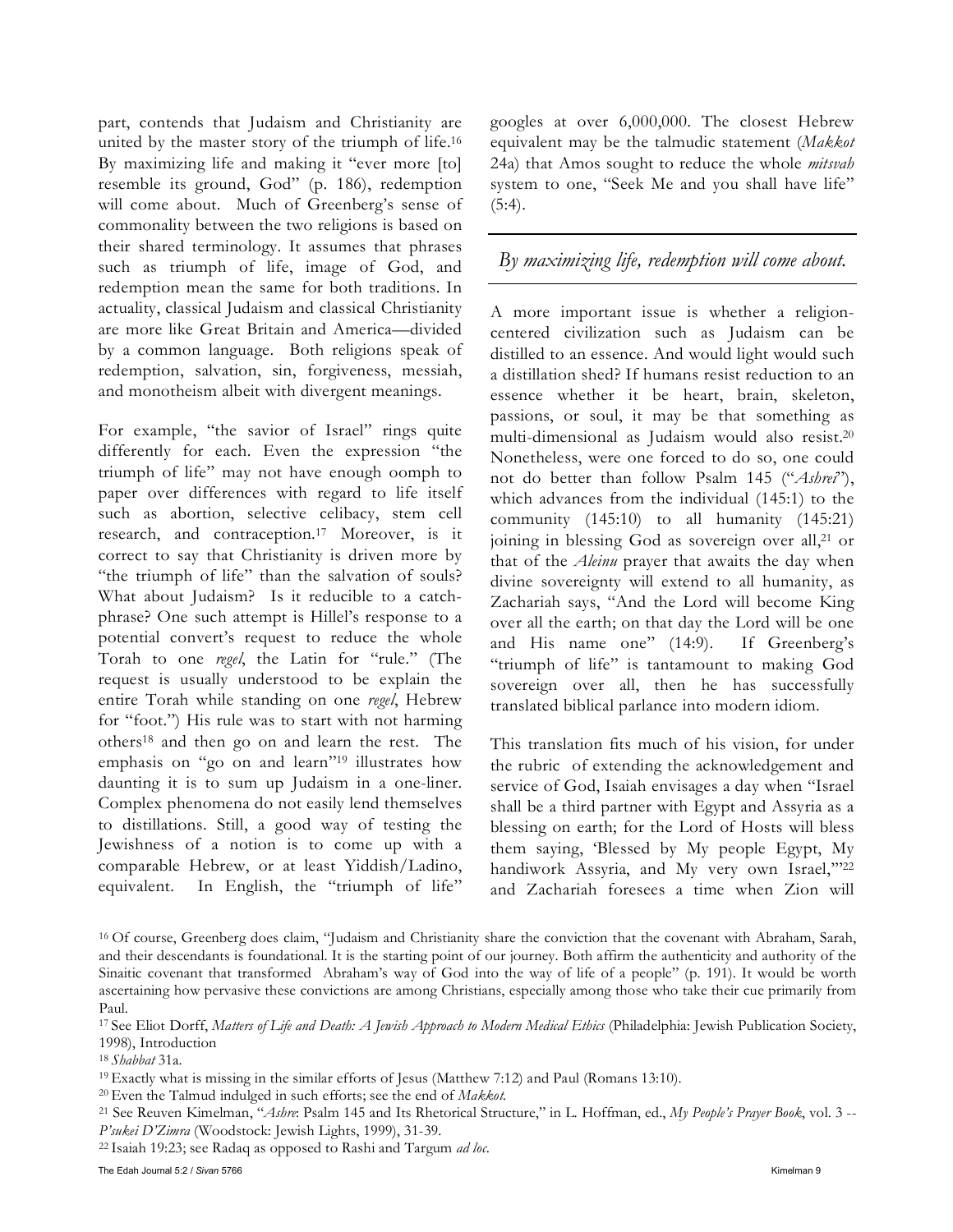shout for joy at God dwelling in their midst, for "In that day many nations will attach themselves to the Lord and become His people (2:15)." Also, Zephaniah predicts the time when all the peoples will "all invoke the Lord by name and serve Him with one accord" (3:9).

As noted, Zachariah totally universalizes coronation theology: "And Lord will become King over all the earth; on that day the Lord will be one and His name one" (14:9). Noteworthy is the fact that of the ten kingship verses that are appended to the *Al Kein Neqaveh* section of the Rosh HaShanah *Aleinu* prayer, only this verse was retained in the later daily version. There it culminates the hope that all humanity will accept divine sovereignty. Since this verse now concludes every Jewish prayer service, it can serve as a motto of Judaism. In fact, the Rabbis understood the *Shema* verse to say: Hear O Israel, the Lord is our God (for now, but) the Lord will become one (for all).<sup>23</sup>

*The universalization of coronation theology can serve as an antidote to the exclusiveness of covenantal theology.* 

Isaiah also seeks to incorporate the non-Jew but by universalizing biblical covenantal theology. According to Rashi and others, he affirms that after God gathers in the dispersed of Israel, He "will gather in still more to those already gathered" (Isaiah 56:8). This approach of gathering in is accepted by Jeremiah (3:17) and adopted by Hillel (*Avot* 1:12), who promoted the love of humanity to attract them to Torah, i.e., Judaism. In contrast, the *Aleinu* prayer seeks to universalize divine sovereignty. For it, when all accept the sovereignty of God, God and His name will be one. Whereas Isaiah seeks the inclusion of the other, *Aleinu* seeks the extension of God to all. The universalization of coronation theology can serve as an antidote to the exclusiveness of covenantal theology, which

tends to be as exclusive as its fondest analogy marriage. Greenberg circumvents this difficulty by asserting "There is enough love in God to choose again and again" (p. 42), for "no religion has a monopoly on God's love" (p. 93). The flip side of that is God can also reject and reject again, unless choosing is always adding. The implication for the marriage model would be that God could take on additional partners but not divorce any. Alternatively, only the first wife is not divorceable while the status of the others is dependent upon their willingness to fulfill specific tasks and not mistreat the first. Even multiple choice exams have preferred answers.

This distinction flows from the fact that the chosenness of Israel is not analogous to the chosenness of Christianity: Jews are born into the people Israel, whereas Christians are baptized into Christianity. Thus converts do not just commit to the religion of Israel, but also join the people of Israel. Since only Judaism is initially an identity of birth, only the people Israel can be chosen intrinsically. Others can be chosen for specific tasks, but the chosenness remains task-specific. The election of Israel may be a source of blessing to all, for Israel may serve as theological *avant-garde*, as teachers or priests of humanity, as models of ethical nationhood, as God's suffering servants, as "coworkers with others humans in the process of perfection" (p. 191), or as something else. Whatever the case, the fact of Jewish chosenness transcends any specific historical function, which is why the *Shema* liturgy follows Jeremiah (31:3) in affirming the eternal love of God for His people Israel.24 The genius of this position lies in its capacity to focus on the special relationship that God confers upon Israel without forgoing God's love for all. As Rabbi Akiva taught (*Avot* 3.18), "Humans are beloved, for they were created in the image of God. Still greater is the love in that it was made known to them that they were created in the Divine image, as it is said, 'In the image of God were humans made' (Genesis 9:6). Beloved are

<sup>23</sup>*Sifre Deuteronomy* 31, followed by Rashi; see Reuven Kimelman, "Blessing Formulae and Divine Sovereignty in Rabbinic Liturgy," in Ruth Langer and Steven Fine, eds., *Liturgy in the Life of the Synagogue: Studies in the History of Jewish Prayer* (Winona Lake, IN: Eisenbrauns, 2005), 21, 39.

<sup>24</sup> See Reuven Kimelman, "The *Shema'* Liturgy: From Covenant Ceremony to Coronation," in Joseph Tabory, ed., *Kenishta*: *Studies in Synagogue Life* (Ramat-Gan: Bar-Ilan Press, 2001), 9-105.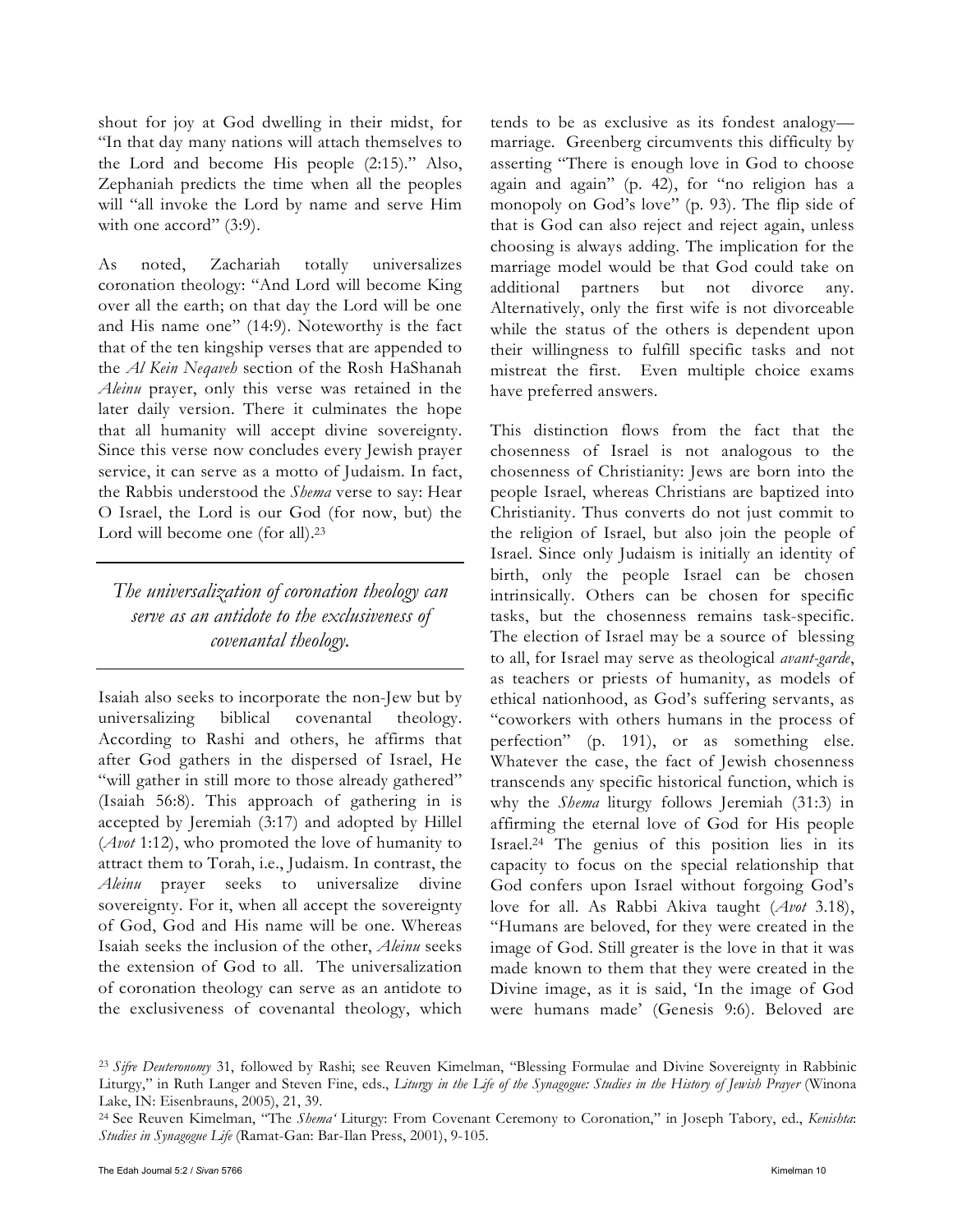Israel in that they are called children of the Omnipresent. Still greater is the love in that it was made known to them that they were called children of the Omnipresent, as it is said 'You are children of the Lord your God.'"25

Greenberg's generosity of spirit toward messianic and covenantal claimants is impressive. Whereas some draw circles around the chosen to exclude others, Greenberg draws larger circles to include them. The inclusion appears so comprehensive that exclusion is only possible by virtue of negative behavior. All are graded an A unless they fail. The question is whether "A"s lose their *cachet* in such a world of grade inflation.

This same inclusiveness characterizes Greenberg's notion of pluralism. His discussion focuses on making distinctions between relativism and fundamentalism, and between pluralism and fundamentalism. He argues for a principled pluralism that recognizes "that there are plural absolute standards that can live and function together even when they conflict" (p. 201). We may hope that, in a future essay, Greenberg will explain in greater detail how this works. In the meantime, it is unclear whether Greenberg's use of "absolute" means "absolutely true" or "totally binding." He may mean the former, as when he says, "Pluralism is based on the principle that there still is an absolute truth" (p. 203). On the other hand, he uses the term to mean "totally binding" when he says, "The pluralist affirms absolute values but has come to know their limits. The absolute values do not cover all the possibilities. Pluralism is an absolutism that has come to recognize its own limitations" (p. 203), for "any truth may speak absolutely to me and others, yet it is not intended for others who may be spoken to by other revelations and chosen for another sector of service" (p. 205). Applied to Judaism and Christianity, the implication is that Judaism can be totally binding on Jews but not upon others who may find Christianity, or Islam, just as binding. In fact, Judaism does consider the Torah and its commandments totally binding upon Jews, but

only partially binding upon non-Jews. Still, it is unclear what is gained by using the term "absolute." It would be helpful were Greenberg to explain more how something can be both absolute and limited, unless he merely means that it is absolutely binding upon a limited group.

*The pluralist affirms absolute values but has come to know their limits.* 

Similarly, under the rubric of "The Dialectics of Religious Claims," Greenberg argues that "no religion that is strong in one pole of the dialectic is likely to do full justice to the other aspect....Each tradition, truthful to its own vision, needs the other in order to correct and to exemplify the fullness of the divine-human interaction" (p. 177). This assumption that no single human perspective can exhaust the truth conforms to the midrashic (*Genesis Rabbah* 8.4) assertion that God's, not man's, signature is truth. Not being divine, humans can only approximate the truth. We might see ourselves not as possessors of the truth but, as James Carroll noted, "on pilgrimage toward it" (p. 248). Thus a different perspective, indeed a competing one, can supplement one's understanding of the truth under the guise of a collaborative pluralism.26

British-American relations can serve as a model for the Jewish-Christian relationship. In the seventeenth century there was only Britain. By the end of the eighteenth century, America had emerged and had broken with mother Britain. In the nineteenth century, Britain was dominant, with America rapidly catching up. The last century has witnessed the primacy of America. Britain and America have been the great exporters of the idea of democracy. Britain at its height followed the model of inclusion by incorporating countries into the British Commonwealth. America, for its part, in the last century sought to extend democracy more than extend its borders, as in the cases of Germany, Japan, Korea, Mexico and Iraq.

<sup>25</sup> Deut. 14:1. For God's love of Israel in Deuteronomy, see Deut. 4:37; 7:7-08; 10:15; 23:6.

<sup>26</sup> See Reuven Kimelman, "Judaism and Pluralism," *Modern Judaism* 7 (1987), pp. 131-150; and *idem,* "Taking Risks for Jewish Unity," *Journal of Jewish Communal Service* 65 (1989), 197-203.